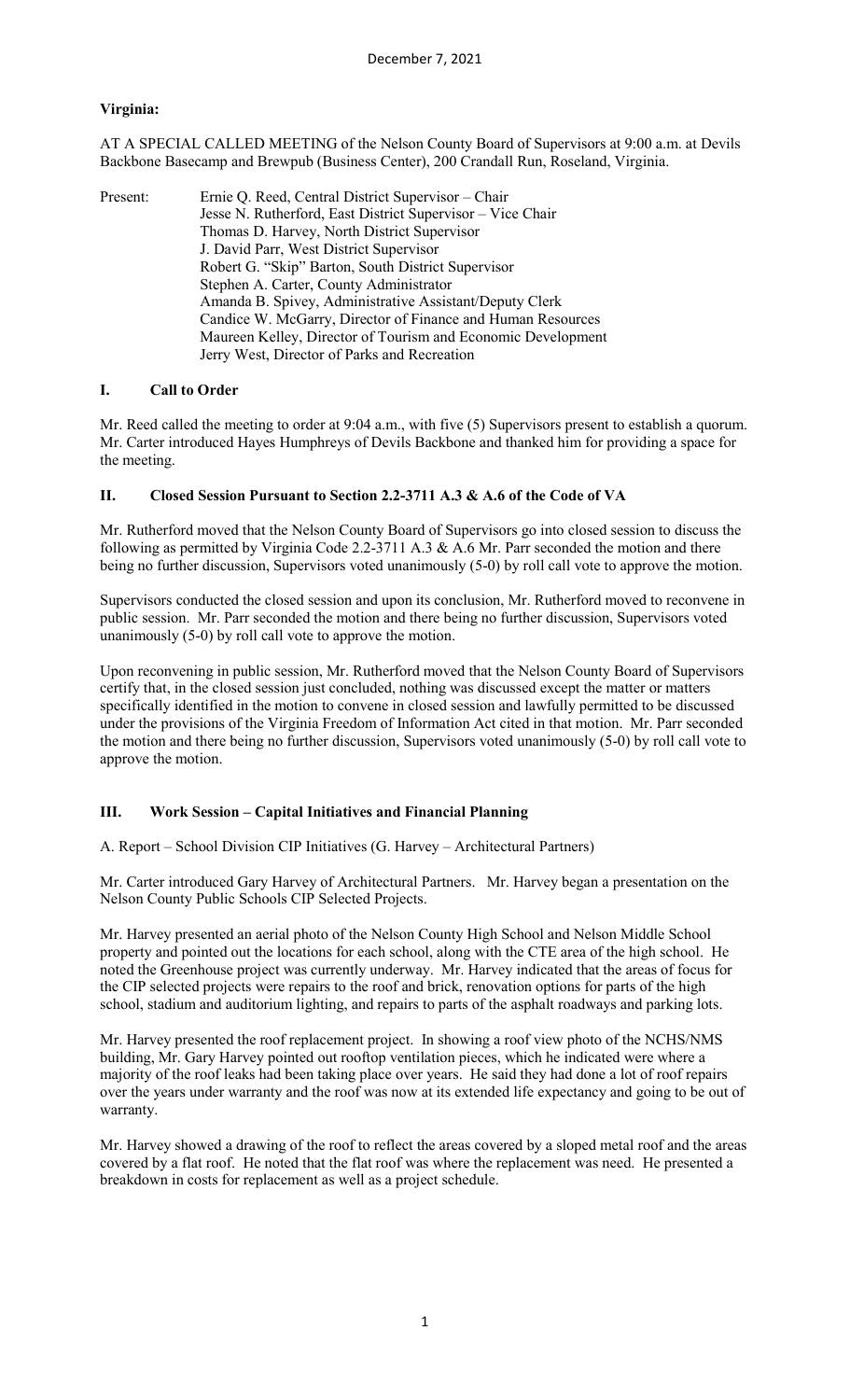### December 7, 2021

| Complete removal and replacement of the membrane roofing on the High School and Middle School - Total of 172,745 sqft at<br>\$27.00" / sqft (plus \$105,000" for edge metal).<br>[Included demo, installing new insulation to Energy Code, installation of new 25-year warranty membrane roofing - either EPDM.<br>or TPO, and associated flashing and parapet cap) |             |              |                 |                                      |                                                                     |
|---------------------------------------------------------------------------------------------------------------------------------------------------------------------------------------------------------------------------------------------------------------------------------------------------------------------------------------------------------------------|-------------|--------------|-----------------|--------------------------------------|---------------------------------------------------------------------|
| <b>COST PROJECTION</b>                                                                                                                                                                                                                                                                                                                                              |             |              |                 |                                      |                                                                     |
|                                                                                                                                                                                                                                                                                                                                                                     | Q1 2021     | Q4 2021*     |                 |                                      |                                                                     |
| Square Foot Cost:                                                                                                                                                                                                                                                                                                                                                   | \$4,150,000 | \$4,770,000  |                 |                                      |                                                                     |
| 10% Contingency:                                                                                                                                                                                                                                                                                                                                                    | \$415,000   | \$477,000    |                 |                                      |                                                                     |
| Testing and Misc. Allowance:                                                                                                                                                                                                                                                                                                                                        | \$20,000    | \$20,000     |                 |                                      |                                                                     |
| A&E Fees [3.5%]:                                                                                                                                                                                                                                                                                                                                                    | \$160,475   | \$184,345    |                 |                                      |                                                                     |
|                                                                                                                                                                                                                                                                                                                                                                     |             |              |                 | *Inflationary Escalation 5% Annually |                                                                     |
|                                                                                                                                                                                                                                                                                                                                                                     | 2021        | 2022         | 2023            | 2024                                 | 2025                                                                |
| Total Estimate Cost *55.451,345                                                                                                                                                                                                                                                                                                                                     |             | "\$5,723,912 | $*56.010.108$   | $*56,310,613$                        | \$6,626,144                                                         |
| Add \$156,750 (\$2021) to add built in steel structure for future solar.<br><b>SCHEDULE</b>                                                                                                                                                                                                                                                                         |             |              |                 |                                      |                                                                     |
| NCPS Develop RFP                                                                                                                                                                                                                                                                                                                                                    |             |              | Bid/Negotiation |                                      |                                                                     |
| A/E RFP Response                                                                                                                                                                                                                                                                                                                                                    |             |              |                 | NCPS Review/Approval                 |                                                                     |
| NCPS Review / Approval                                                                                                                                                                                                                                                                                                                                              |             |              | Mobilization    |                                      |                                                                     |
| Design/Construction Documents                                                                                                                                                                                                                                                                                                                                       |             |              | Construction    |                                      |                                                                     |
| WEEKS                                                                                                                                                                                                                                                                                                                                                               |             |              |                 | 58 WEEKS TOTAL                       |                                                                     |
|                                                                                                                                                                                                                                                                                                                                                                     |             |              |                 |                                      |                                                                     |
|                                                                                                                                                                                                                                                                                                                                                                     |             |              |                 |                                      | *Dollar amounts are based on updated Quarter 4, 2021 Cast Estimates |

Mr. Harvey said they were looking at about 173,000 square feet of roofing material at a cost of about \$27 per square foot per plus an additional \$105,000 for the edge metal. He noted that they had seen an industry increase of about 15% since the first cost estimate was initially provided at the beginning of 2021. He included the projected inflation for each year moving forward through 2025 to give an idea of what the cost would be, depending on which year the project was to take place.

Mr. Harvey noted that the school system has a grant of just over \$2 million that could be used but with a time constraint to be used by 2024. He also stated that if project was put off until after 2024, not only would the cost of the roof increase, but the \$2 million grant funding would no longer be available to use to offset the overall cost. He noted that the schedule from start to finish was 58 weeks total for roof replacement.

Mr. Harvey then presented the brick repair project. He said that the brick veneer, mainly located in the 1974 addition of the High School had failed due to rusting wall ties. He noted that water penetration through the walls had caused the wire tires to rust. Mr. Harvey recommend the removal of brick and replacement with new brick. He stated that it was cost prohibitive to clean old brick and reuse for the project. Mr. Harvey presented the projected costs and schedule for the brick remediation.



Mr. Harvey then presented the renovation of the existing agriculture lab to a new welding lab He noted that the most cost effective option was to renovate the existing shell within the current agriculture lab. Mr. Harvey noted that the welding lab, roof and brick remediation could all be completed simultaneously along the same timeline.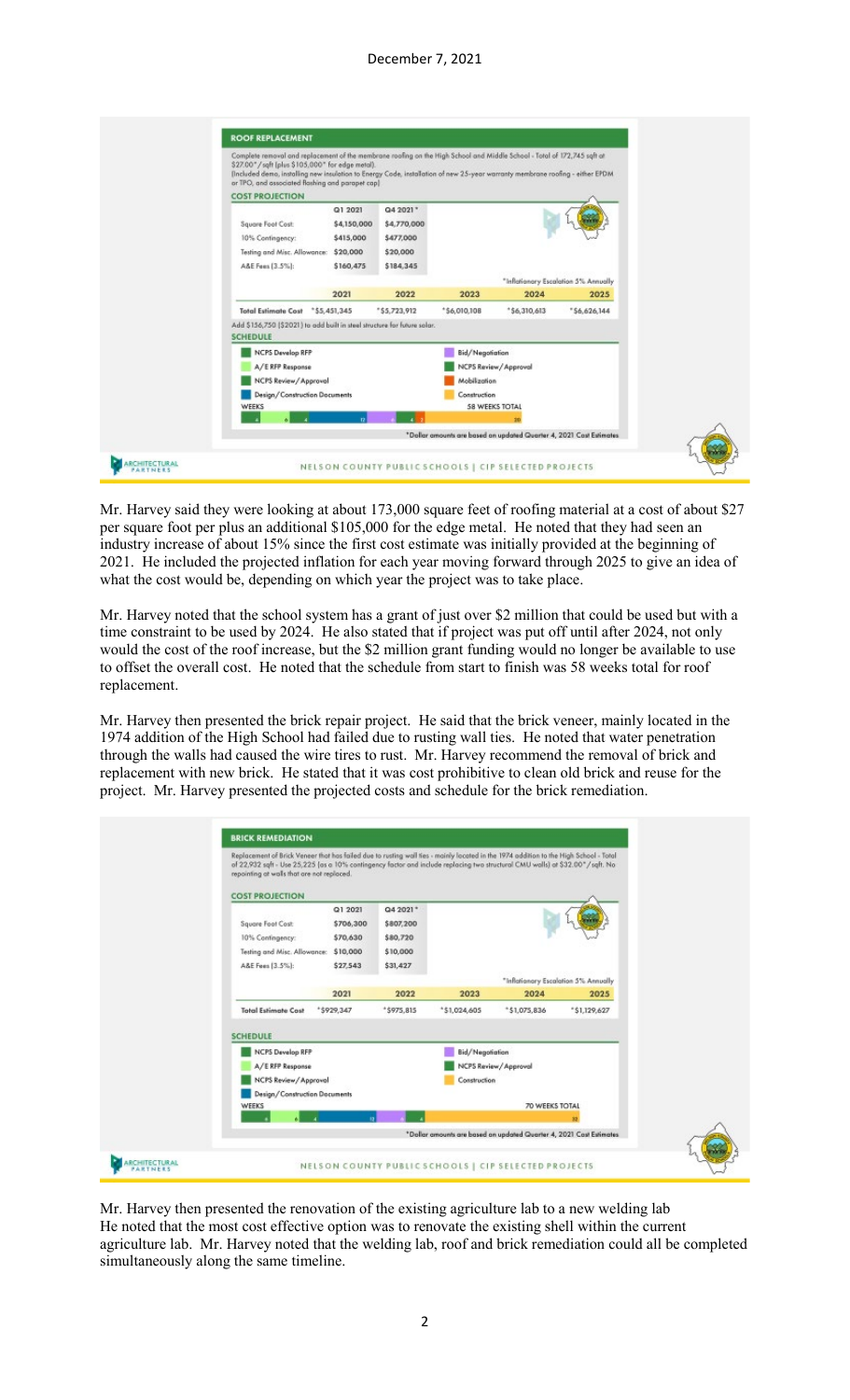

Mr. Rutherford asked how the improvements would affect current ag lab. Dr. Eagle responded that it was a fairly large space and only used by a few classes, so it would able to be utilized by the ag lab. Mr. Carter confirmed that the space was about 5,000 square feet. Mr. Gary Harvey noted that both the ag class and welding class would be able to utilize the welding lab as part of their curriculum, particularly for the ag class as it pertains to tractor maintenance and repair.

Mr. Harvey then presented two options for the renovation of the original high school building. He showed photos of the original portions of the high school. He pointed out exposed mechanical systems, and cracking floors in the main hallways. He noted that many of the classroom ceilings have been lowered to accommodate new mechanical systems and that the ceilings were lower than the transom windows on the original classroom doors.

He presented Option 1, which only looked at replaced the mechanical parts, not making changes to layout or finishes. He stated that the renovation of 85,113 square feet would be to minimum finish only and the overall project would take almost three years from start to finish. He noted that the actual construction time would take just over a year so there would be a disruption to students, which would create additional costs to provide space for students. Mr. Harvey estimated the cost range to be \$14 million in 2021 and increasing to \$17 million in 2025.



Mr. Harvey then presented Option 2 for building renovations at the high school. He noted that Option 2 covers everything in Option 1 but looks at the renovations to the school as a whole. He noted that this would include all new finishes, layout changes, new fixtures, etc. Mr. Harvey provided an overview of the cost projections and schedule. He estimated the 2021 cost for Option 2 would be \$29.7 million and if the Board waited until 2025, the cost increased to just over \$36 million.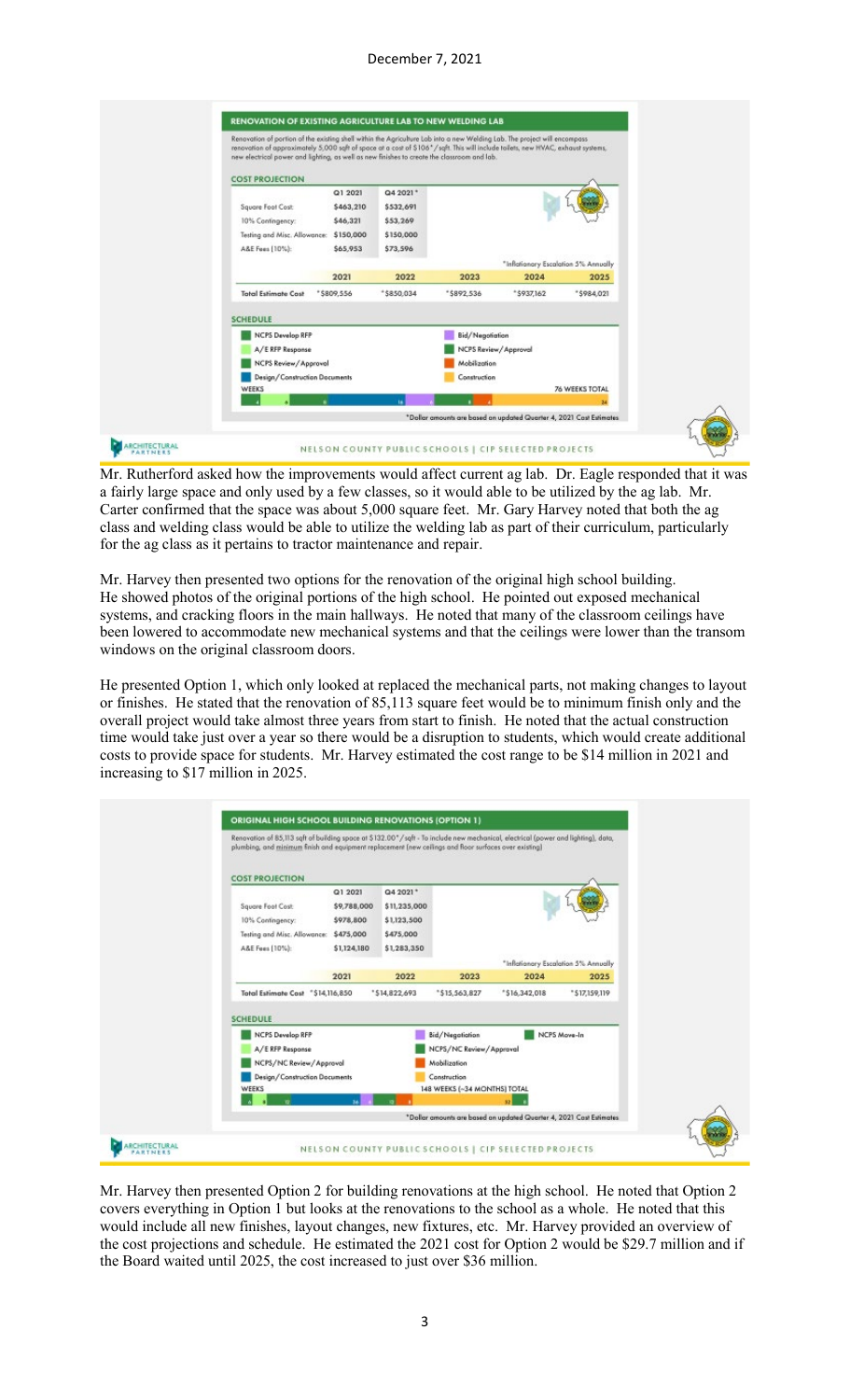

Mr. Harvey provided information on the auditorium lighting replacement. Mr. Harvey noted that the auditorium lighting was starting to burn out and the light units were starting to fail. He explained that the units would get so hot that the light bulbs were starting to fuse into the light housing themselves. He noted that maintenance was replacing the light bulbs when possible, but as the lights continued to fail, the auditorium soon would not be able to meet egress lighting requirements. Mr. Harvey indicated that replacement with LED fixtures much more efficient and simpler to operate. He presented the projected costs to replace 100 fixtures, which ranged from \$108,261 to \$131,592 depending on when the project was completed and noted that the schedule included an additional 8 weeks of time to allow for any delays in materials.



Mr. Harvey proposed new stadium lighting for the football field. He noted that the stadium lighting is currently metal halide and proposed use of new LED fixtures to replace 8 mass fixtures at \$31,500 each. Mr. Harvey presented a current 2021 total cost at \$338,652 and provided a breakdown in costs, along with the schedule from start to completion.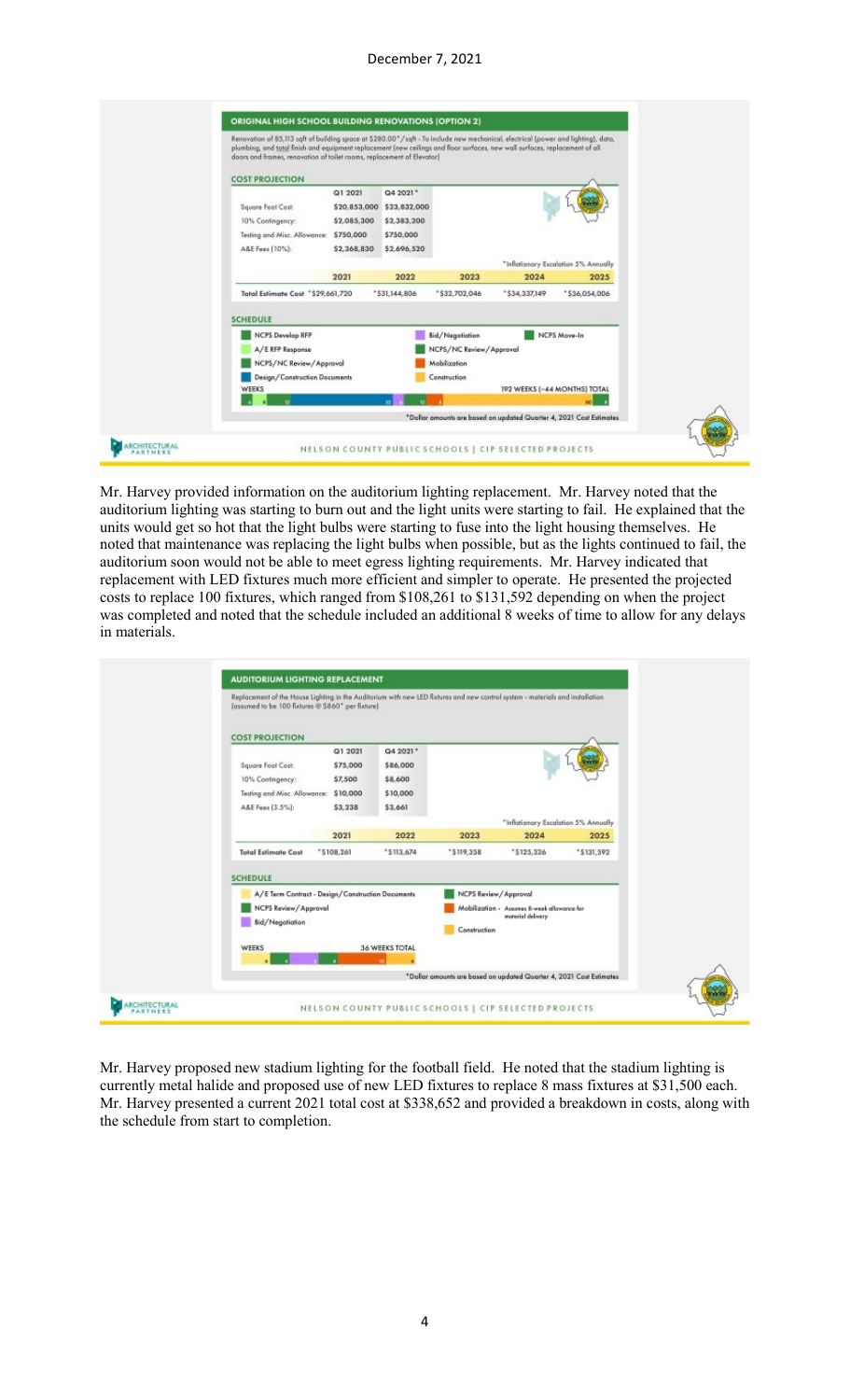| Install Stadium Lighting in the Football Stadium with new LED fotures and new control system on high mass poles - materials and<br>installation (assumed to be 8 mass forture assemblies @ \$31,500° per mass) |                                                   |                                               |                                                                     |                                                                  |            |
|----------------------------------------------------------------------------------------------------------------------------------------------------------------------------------------------------------------|---------------------------------------------------|-----------------------------------------------|---------------------------------------------------------------------|------------------------------------------------------------------|------------|
| <b>COST PROJECTION</b>                                                                                                                                                                                         |                                                   |                                               |                                                                     |                                                                  |            |
| Square Foot Cost:<br>10% Contingency:<br>Testing and Misc. Allowance:                                                                                                                                          | Q1 2021<br>\$220,000<br>\$22,000<br>\$50,000      | Q4 2021*<br>\$252,000<br>\$25,200<br>\$50,000 |                                                                     |                                                                  |            |
| A&E Fees [3.5%]:                                                                                                                                                                                               | \$10,220                                          | \$11,452                                      |                                                                     | *Inflationary Escalation 5% Annually                             |            |
|                                                                                                                                                                                                                | 2021                                              | 2022                                          | 2023                                                                | 2024                                                             | 2025       |
| <b>Total Estimate Cost</b>                                                                                                                                                                                     | *\$338,652                                        | *\$355,585                                    | "\$373,364                                                          | *\$392,032                                                       | *\$411,634 |
| <b>SCHEDULE</b><br>NCPS Review / Approval<br>Bid/Negotiation                                                                                                                                                   | A/E Term Contract - Design/Construction Documents |                                               | NCPS Review/Approval<br>Construction                                | Mobilization - Assumes B-week allowance for<br>moterial delivery |            |
| WEEKS                                                                                                                                                                                                          | 32 WEEKS TOTAL                                    | <b>IB</b>                                     |                                                                     |                                                                  |            |
|                                                                                                                                                                                                                |                                                   |                                               | *Dollar amounts are based on updated Quarter 4, 2021 Cost Estimates |                                                                  |            |

Mr. Tommy Harvey commented that when the current lighting was installed, it was supposed to be the best on the market. Mr. Gary Harvey noted that they likely were, but lighting technology had come a long way in the last 10 years and LED lighting technology had become more commonplace and the costs had come down on LED. Mr. Gary Harvey noted that replacement with a similar type of light fixture would probably be double the LED costs and the technology would be 20 years old. He noted that LED bulbs typically lasted much longer.

Mr. Barton commented that he thought CVEC would replace the lights. Mr. Tommy Harvey noted that CVEC installed them at the start. Mr. Parr asked if the current lights still had a warm up cycle. Mr. Parr then asked if the LED had the same warm up. Mr. Gary Harvey said the original lighting probably did have a warm up cycle, but the LED warm up is much shorter. He noted that most lights can now be controlled with a cell phone.

Mr. Harvey then wrapped up his presentation with parking lot and road improvement repairs. He said the areas of focus were mainly on the front road as that had been patched a few times. He said they were projecting about 6,000 square yards of road and parking lot areas to be fixed. Mr. Harvey provided cost projections and schedule. He noted that the Quarter 4 2021 total estimate cost was \$461,610. Mr. Harvey said that the actual time needed for the work would allow for the project to be completed during Christmas or Summer break.

| Repair of asphalt surfaces in the parking lots and roads around the school. Included milling of 10" depth, addition of geotextile<br>fabric, 6" stane base, 4" asphalt base mix, and 2" of asphalt overlay - Assumed 10% of total asphalt area to be repaired (6,000<br>sy at \$60°/SY] |                                                                             |                                                           |                                                                     |                                                                      |            |  |
|-----------------------------------------------------------------------------------------------------------------------------------------------------------------------------------------------------------------------------------------------------------------------------------------|-----------------------------------------------------------------------------|-----------------------------------------------------------|---------------------------------------------------------------------|----------------------------------------------------------------------|------------|--|
| <b>COST PROJECTION</b><br>Square Foot Cost:<br>10% Contingency:<br>Testing and Misc. Allowance:<br>A&E Fees [3.5%]:                                                                                                                                                                     | Q1 2021<br>\$318,000<br>\$31,800<br>\$50,000<br>\$13,993                    | Q4 2021*<br>\$360,000<br>\$36,000<br>\$50,000<br>\$15,610 |                                                                     | *Inflationary Escalation 5% Annually                                 |            |  |
|                                                                                                                                                                                                                                                                                         | 2021                                                                        | 2022                                                      | 2023                                                                | 2024                                                                 | 2025       |  |
| <b>Total Estimate Cost</b>                                                                                                                                                                                                                                                              | $*5461,610$                                                                 | *\$484,691                                                | *\$508,925                                                          | *\$534,371                                                           | *\$561,090 |  |
| <b>SCHEDULE</b>                                                                                                                                                                                                                                                                         | A/E Term Contract - Design/Construction Documents<br>NCPS Review / Approval |                                                           |                                                                     | Bid/Negotiation<br>NCPS Review/Approval<br>Mobilization/Construction |            |  |
| WEEKS                                                                                                                                                                                                                                                                                   | 24 WEEKS TOTAL                                                              |                                                           | *Dollar amounts are based on updated Quarter 4, 2021 Cast Estimates |                                                                      |            |  |

Mr. Tommy Harvey asked for clarification on the areas to be done. Mr. Gary Harvey said that the areas of improvement would just be where failures have occurred in the parking lot and along the roadway. Mr. Tommy Harvey noted that the same base was under all areas and was concerned that the same problems may exist in other areas. Dr. Eagle said that with the soil testing, they were able to determine where the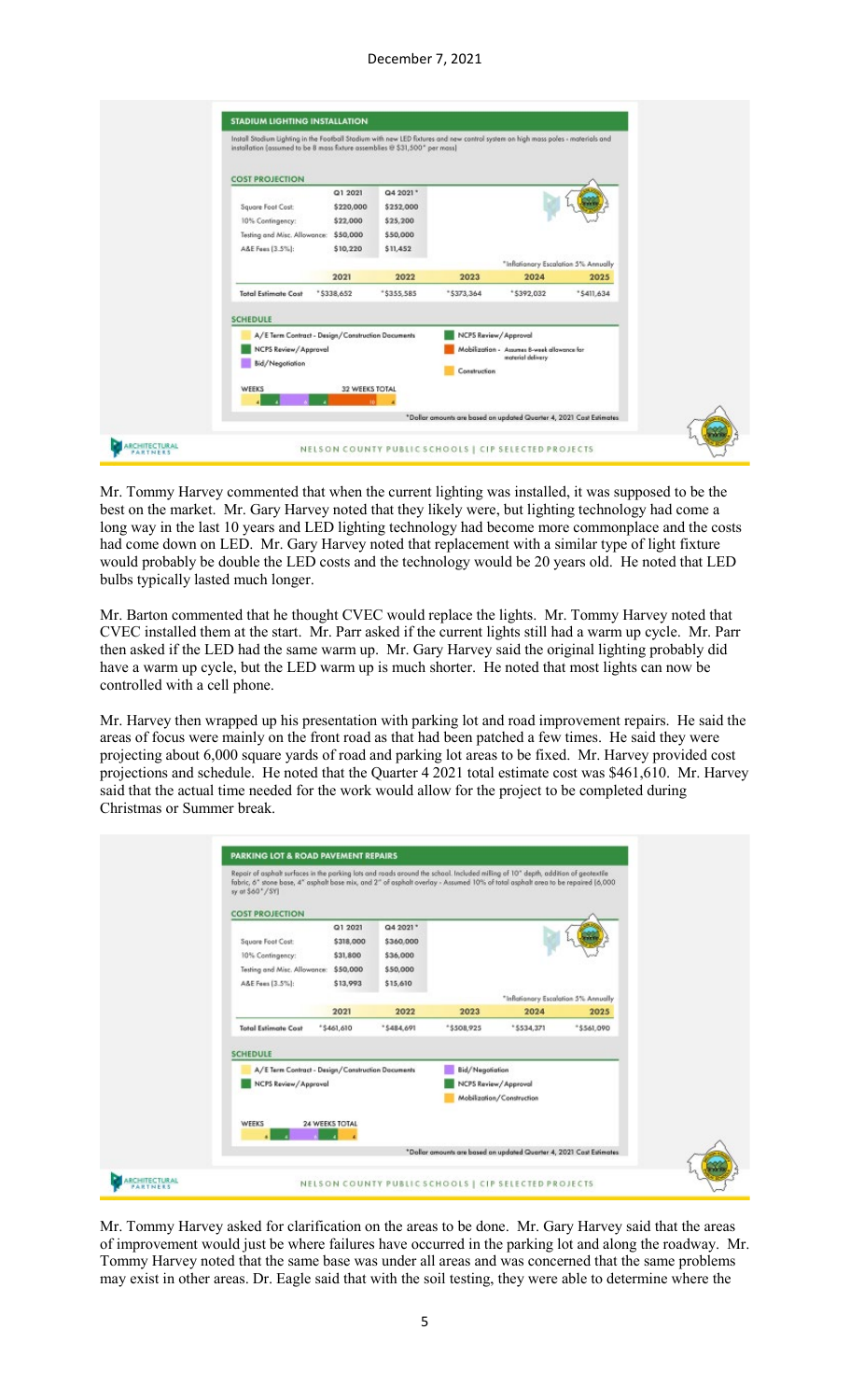work was needed. Mr. Gary Harvey noted that there were some areas of settlement, and most were in the lower areas where drainage was the cause of the issue. He also noted a drop inlet that would need to be repaired separately and covered under the school maintenance department. He indicated that upon inspection of some of the pipes underground, it was noted that they were not all connected and water was draining back into the soils, causing settlement issues also.

Mr. Tommy Harvey felt that it was better to rework all areas to get them fixed at the same time. He didn't feel that the patching looked good. Mr. Gary Harvey guessed that the cost to do all areas to the same level as described for the repairs would be 10 to 15 times the estimate provided. Mr. Gary Harvey pointed out that the patching in the past had not been milled down as it was planned to be done with these proposed repairs. He also noted that the addition of a geotextile fabric would help stabilize the subsoils and fix some of the issues, adding that the drop inlet for the drainage system should be repaired before the work started.

Mr. Tommy Harvey felt that the cost should be shared with the students by use of parking permits. Ms. McGarry and Mr. Parr both noted that parking permits were already in place but the cost was pretty minimal.

There being no further questions for Mr. Gary Harvey, the Board then took a thirty-minute recess for lunch.

B. Report – Recreation Center Study (J. Vernon – Architectural Partners)

The Board returned to finished the afternoon portion of the meeting. Mr. Carter introduced Jim Vernon of Architectural Partners. Mr. Vernon then began his presentation on the Recreation Center. Mr. Vernon noted that they had been making updates to a prior recreation study done in 2012 for the County. He noted the three priorities from the start of the study were a public swimming facility, a multipurpose gymnasium facility, and recreation fields. Mr. Vernon pointed out that the total costs to the County included everything from architectural and engineering fees, construction, all fixtures and furnishing, as well as equipment like pool flotation devices. He pointed out that they had options that ranged from a \$30 million facility down to a \$4 million facility. He noted that the field costs would be in addition to the estimated costs for the facility.

Mr. Vernon presented Option 1 as the option with "The Works" which would have a full program scope with an interior pool at an estimated cost of about \$30.1 million. He listed the amenities to include an eight lane competition pool with play and diving areas, four multi-purpose rooms for meetings, activities, programs and childcare, a gymnasium with full basketball court and multiple cross courts, a multi-lane interior walking track, a gymnastics room, climbing wall, fitness area, free weights area, aerobics room, wrestling team practice room, eSports room and a rental room with kitchen.

He provided two options for added fields and exterior amenities. The first option would use private property and the cost was estimated at an additional \$26,162,500, while the second option used existing school property and cost \$18,655,000 for total site development.

Mr. Vernon then presented Option 2 for the Recreation Center, which had a reduced program scope and an interior pool. He noted that the cost came in around \$23.4 million with the reduced program scope and the pricing for the added fields and exterior amenities remained the same with each option. Mr. Vernon listed the amenities of the reduced scope program to include a gymnasium with full basketball court and multiple cross courts, two multi-purpose rooms, and an interior pool. He noted that Option two did not have a second floor which eliminated areas like the indoor walking track, climbing wall, fitness area and free weights area, eSports and rental space.

Mr. Vernon then moved to Option 3 which narrowed the program scope further, removing the second floor and also eliminating options like the indoor walking track, climbing wall, fitness area, free weights area. He listed the amenities for Option 3 to include a gymnasium with full basketball court and multiple cross courts and two multi-purpose rooms. He noted that the pool for Option 3 was an exterior pool. Mr. Vernon provided a cost estimate of \$16.7 million for Option 3. Mr. Vernon pointed out the cost savings on an exterior pool versus an interior pool, while noting the biggest con was the limited seasonal use.

Mr. Vernon presented Option 4 which was an interior pool facility only with support spaces at a cost of \$11.9 million. He noted this option focused on year round use of the pool but removed the other amenities like the gym, multi-purpose rooms and fitness area.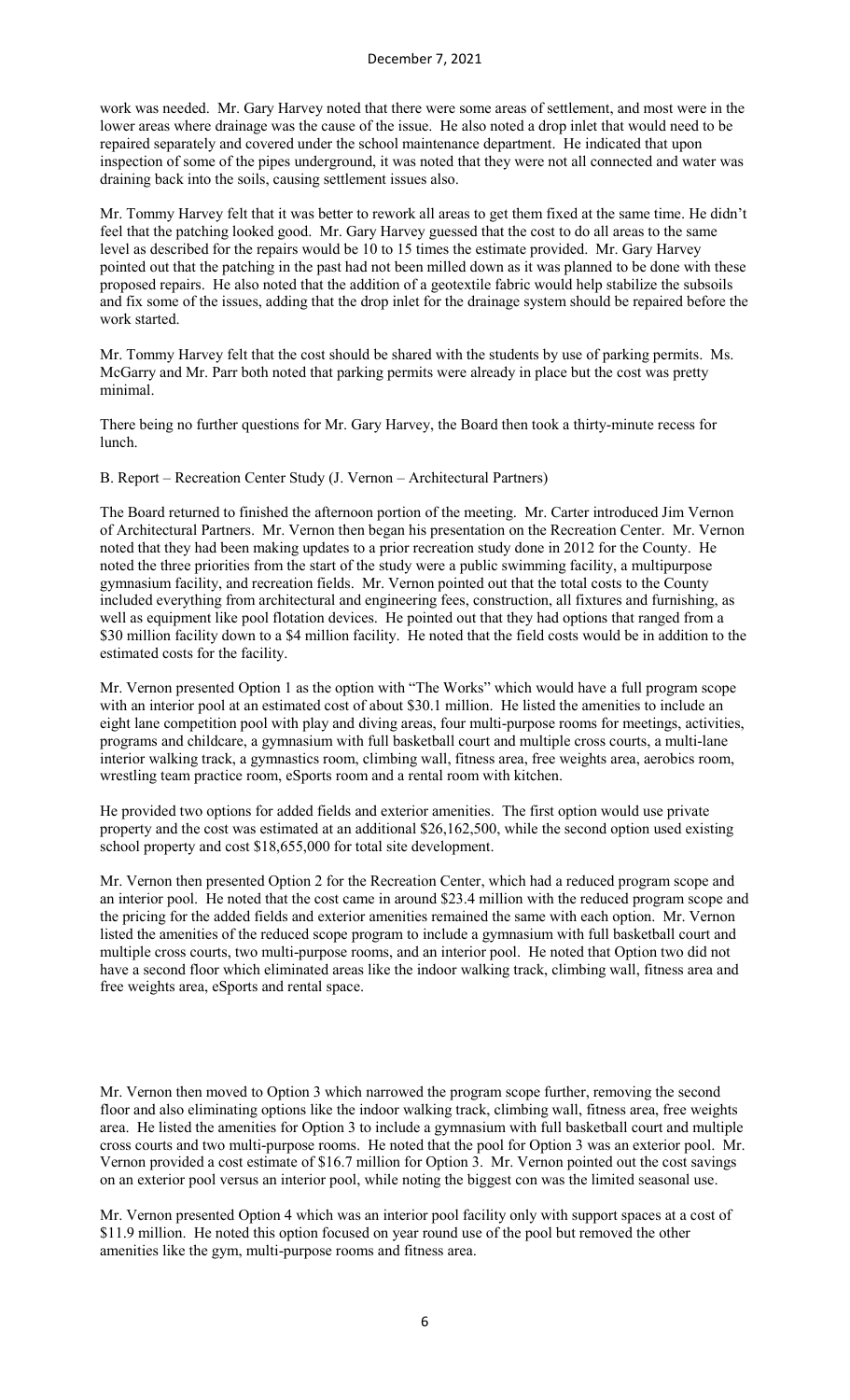Mr. Vernon then presented Option 5 as an exterior pool with support building. He noted that the pool would be a competition pool with no diving and the support building would include restrooms/locker rooms, a pool office, training room, concession and equipment/storage rooms. Mr. Vernon identified this option as more like a neighborhood swimming pool but built to a municipal standard. He estimated the total cost for Option 5 at \$4.1 million.

Finally, Mr. Vernon presented Option 6 with an exterior pool and support building identical to Option 5, but included an inflatable enclosure to allow year-round use of the pool. He noted that this enclosure option added about \$600,000, bringing the cost estimate for Option 6 to about \$4.9 million.

Mr. Vernon introduced site options for the proposed recreation facility, recreation fields and exterior amenities. Mr. Rutherford asked about use of existing school property and where the facility would go. Mr. Vernon presented site option 1 which showed the use of existing school property and incorporated the use of private property to the north and south of the schools at a cost of \$26.3 million for site development. He noted that the recreation facility would be located along Route 29.



Mr. Vernon then presented site option 2 which utilizes existing county property for location of fields and a recreation facility with a condensed layout at a lower site cost of \$18.7 million. He explained that the Board had six options for the facility and then they would be able to select from the three site plan options. Mr. Reed asked if all of option 2 was on existing property. Mr. Vernon confirmed that it would all be on existing County property.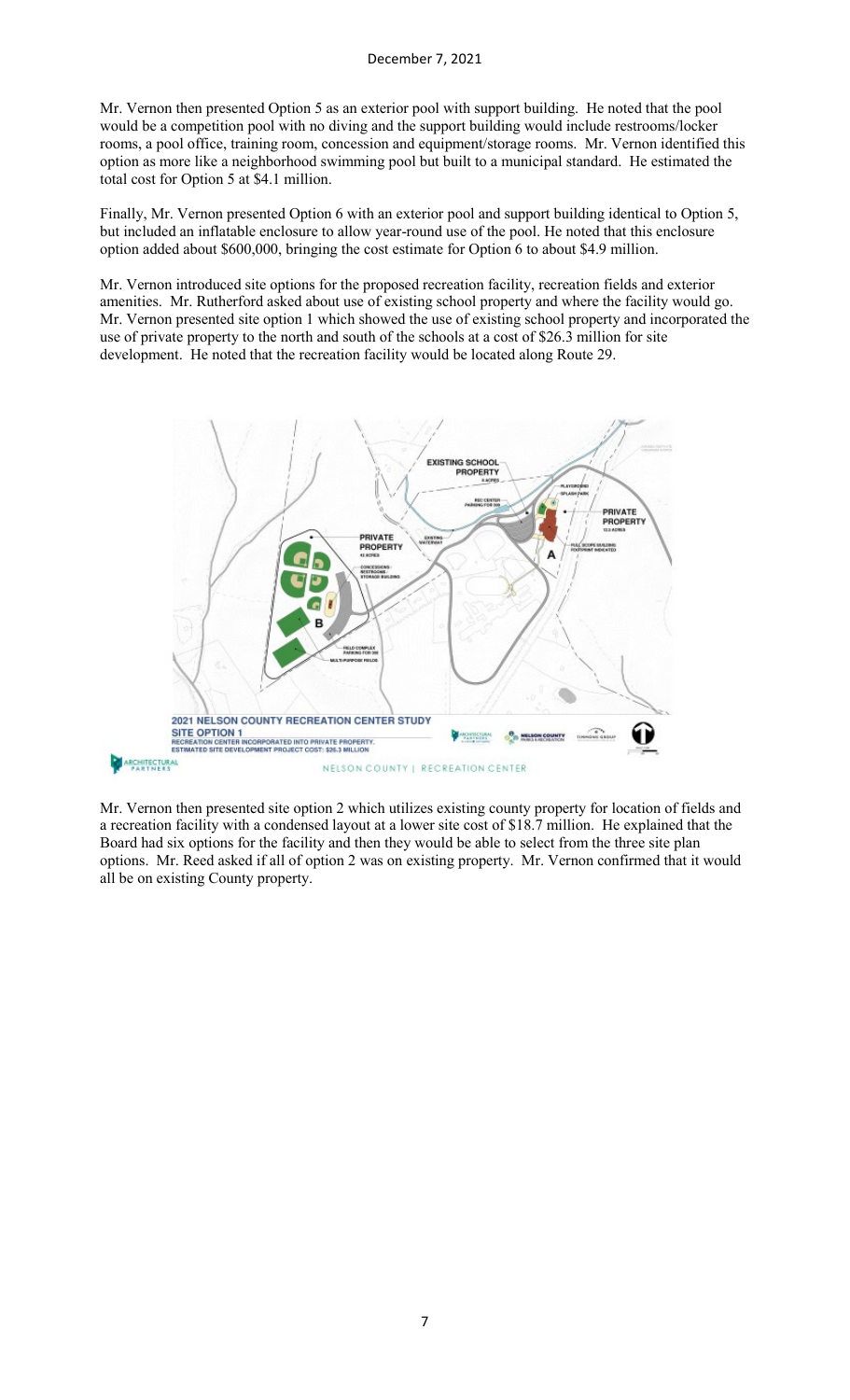

Mr. Vernon then presented Site option 3 which combined existing property and private property to locate the facility, exterior amenities and fields north of the school complex at a cost of \$18.7 million.



Mr. Barton did not feel that it was important to have a facility seen from Route 29. Mr. Vernon noted that an outdoor pool only could be considered in other areas on the property not close to Route 29. He also pointed out the pool amenities that could be included like a shallow swim area, water slides and a diving area. He then pointed out options for playgrounds being located near a splash park. Mr. Reed asked about the view shed in Option 2 and whether it would be comparable to the private property to the south of the school. Mr. Vernon stated that the view shed may be different.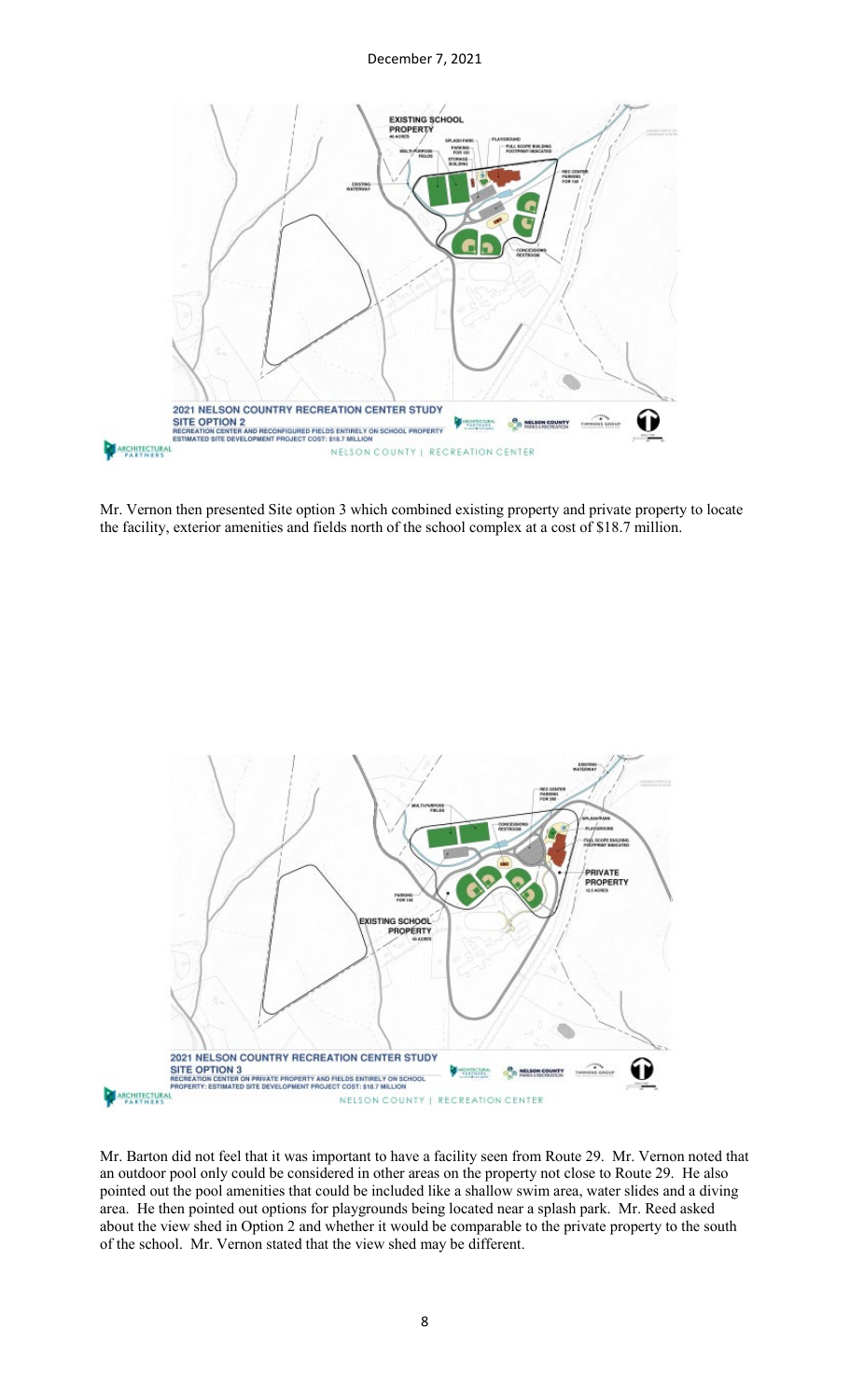Mr. Parr noted that he had ruled out the option that put the recreation facility out of view. He found option 1 as the best scenario. Mr. Parr said that he saw the recreation facility as one project and the outdoor swimming pool as another project. He felt that the indoor facility was important to provide year round use of the swimming pool for swim teams, senior water aerobics and swim lessons but he could also see the use of having an outdoor pool during the summer months.

Mr. Rutherford was impressed by the options presented and the numbers. He noted that possibly acquiring a small portion of private property may be cost effective. Mr. Parr asked if the \$30 million facility would house Parks and Recreation. Mr. Vernon noted that he had not put Parks and Recreation there. Mr. Carter noted that there was space to move Recreation into Option 1. Mr. Vernon estimated about 1800 square foot of space for administration. Mr. West noted that he just needed space for a table and chair. Mr. Rutherford confirmed that most expensive plan was \$30 million without fields.

C. Report – County Facilities (M. Smith & J. Vernon – Architectural Partners)

Mr. Carter introduced Mark Smith of Architectural Partners and Mr. Smith began his report on County office facilities.

Mr. Smith gave an overview of the Blue Moon which was a former manufacturing building in Lovingston, which they had previously studied in 2018. He noted that the building was large and the lot was fairly level. Mr. Vernon explained that the plan for the space would be to relocate several County offices into the building. Mr. Smith said that the building had a total of 54,000 square feet and nearly 16,000 square feet of that allowed for expansion in the future. Mr. Smith provided a list of offices from the original study in 2018 that included: Planning and Zoning, the Solid Waste and Recycling Coordinator, Parks and Recreation, Registrar's Office, Social Services, Cooperative Extension, Health Department, Tourism, School Administration, as well as common circulation and core facilities, and future expansion areas.

Mr. Smith noted that this building provided a space for a multitude of offices to be located in. He also acknowledged the need to update the study and gather input from each office to determine space needs for the future. Mr. Smith pointed out that his next part of the presentation involved a renovation of the McGinnis building, which housed Planning and Zoning and Building Inspections. He noted that if the Board chose to pursue the Blue Moon facility or another option that would house those offices, there would not be a need to act on work at the McGinnis building.

Mr. Smith estimated the total project cost to be about \$13.5 million. Mr. Vernon noted that the benefit of using Blue Moon would allow for all County offices to be under one roof. Mr. Smith noted that there could still be unused space for storage or future use. Mr. Smith pointed out that since the space was a former manufacturing building, it had plenty of power. Mr. Harvey asked if the facility could accommodate a second floor within the back portion of the building. Ms. Kelley noted the ceiling height was about 14 feet. Mr. Smith confirmed that it would not allow to add a second floor in the existing building. Mr. Smith that land development came with a significant price tag, and this plan would not require much for site work.

Mr. Smith then moved on to discuss the McGinnis building which is the office space for Building Inspections and Planning and Zoning. He pointed out that the back end of the building is on bad fill and noted they had been asked to evaluate the building due to cracks in the walls and settlement issues. He noted that Hurt & Proffitt visited the property to determine that there had been about an inch and a half of settlement from front to back, which was considerable for the size of the building. He showed a picture along the parapet wall where you can see through the cracks in the wall. He also showed cracks along the interior walls of the building. He also pointed out that there was virtually no insulation in the ceiling and the likely impacts this placed on heating and cooling costs.

Mr. Smith estimated that it would cost \$505,000 to do a complete rehab on the building, which included \$120,000 to stabilize the building. Mr. Rutherford noted that in his projects, he had done some rehabilitation and he felt like they could do something cheaper to remedy. Mr. Smith stated that the soil borings were indicative that the ground was junk fill until about 20 feet, when they reach original soils and suggested it was best to auger down to good soils and stabilize from there.

Mr. Harvey stated that it may be easier to take the building down and build a new one. Mr. Smith said they could not build on the same site because the property is in the floodway. He estimated a new building to be about a \$1 million without knowing exactly what the land or site costs would be. Mr. Smith noted it could be worthy of keeping, but it would cost money to get it in good shape. Mr. Harvey asked if the building worked for now. Mr. Smith noted it was okay and didn't need to be condemned but there were things that needed to be addressed. He said if they chose not to do anything, they should at least insulate the building to help with utility costs.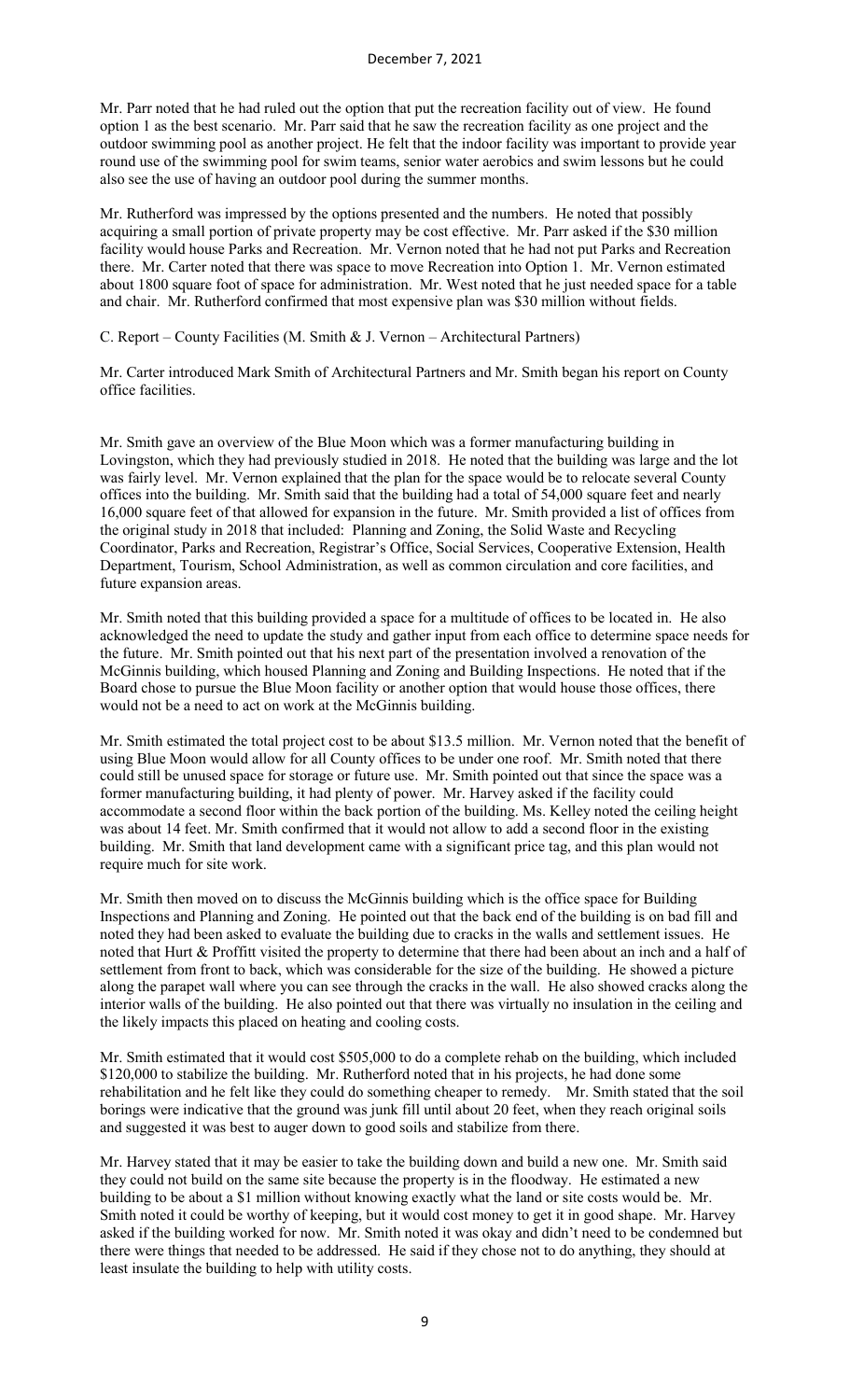Lastly, Jim Vernon introduced three options that placed County offices at Callohill Drive in a new space on existing County owned property. He introduced Option A as a Department of Social Services office only, in about 6,500 square feet at a cost of \$2.7 million. Additionally, he provided Option B to include the Department of Social Services, Planning and Zoning, and Building Inspections, in an 11,900 square feet space at a cost of \$4.5 million. Finally, he presented Option C which could provide space for everyone in Option B, plus Solid Waste and Recycling, Parks and Recreation, Registrar, Cooperative Extension, Health Department, Tourism and School Administration in a 54,100 square foot building at a total estimated project cost of \$18.3 million.

Mr. Rutherford asked if they did an option for Social Services and the Health Department only. Mr. Vernon worked on calculating the amount. Mr. Barton asked if they could accommodate outdoor pool area on the Callohill location. Mr. Vernon thought they could, but he didn't know if they could include that in addition to the proposed building. Mr. Vernon noted that a Social Services and Health department only option would cost about \$4.8 million project with 11,600 square foot.

Mr. Rutherford said that if the Health Department went into a County owned space, the County could use funds from the lease to help with facility costs. Mr. Carter noted that the Department of General Services would pay 60% on the Health Department costs, which could go towards the debt. Mr. Carter indicated that the Board would need to decide pretty quick on a health department option, because they were potentially locating in the Heritage Center. Mr. Harvey asked what costs the County would cover if the Health Department located in the Heritage Center. Mr. Carter noted that the County would be responsible for covering 40% of the lease. Mr. Carter explained that the County billed Social Services for custodial services and those revenues could be put towards the cost of the building also. Mr. Barton felt that the County would be contributing less towards a lease if the Health Department went in the Heritage Center. Mr. Rutherford and Mr. Carter both noted that they do not yet know the costs at the Heritage Center. Mr. Rutherford asked if the Board could get updates for the regular December meeting. He noted that if they could get Social Services and the Health Department in a space within the next year, that would be good.

D. Report – Agricultural Center Study (M. Smith – Architectural Partners)

Mr. Smith began the report on an agricultural center study that his firm had been working on for Amherst and Nelson counties. He pointed out the 300-acre property that was under consideration, located just south of the Amherst-Nelson line. Mr. Smith noted that the program information they had received, had mostly come from Amherst County. He explained that Amherst had looked at the Olde Dominion Ag Complex in Pittsylvania County. He noted that Amherst was looking at a larger scale program than what was being done in Pittsylvania. Mr. Smith pointed out that the property was much larger than where Pittsylvania's complex was located. He explained that all field areas were within 40 feet of elevation.

Mr. Barton asked who owned the proposed site. Mr. Carter and Ms. Kelley confirmed that the Fariss family owns the site. Mr. Smith compared the proposed site in Amherst which had about 300 acres, while the Olde Dominion site was situated on about 18 acres. He pointed out that the Pittsylvania site did not have any outdoor areas while there was a lot of potential for outdoor site development in Amherst. He showed photos of Pittsylvania's site which included an arena, horse stalls, offices, a cattle working area, conference space, a kitchen and market. He then presented the programming options for the Amherst-Nelson site to include: an arena, horse stalls, a cattle working area, a kitchen, offices and classrooms, conference space, market space, a cannery, meat processing area, a large bay training area, warehouse space and greenhouse. He pointed out that with the large property there was potential for several outdoor areas like an environmental education area, a pond/aquaculture area, paddocks for livestock sales, a campground, cabins, a heavy equipment training area, atv/riding trails, and fairgrounds.

Mr. Smith showed a proposed site plan.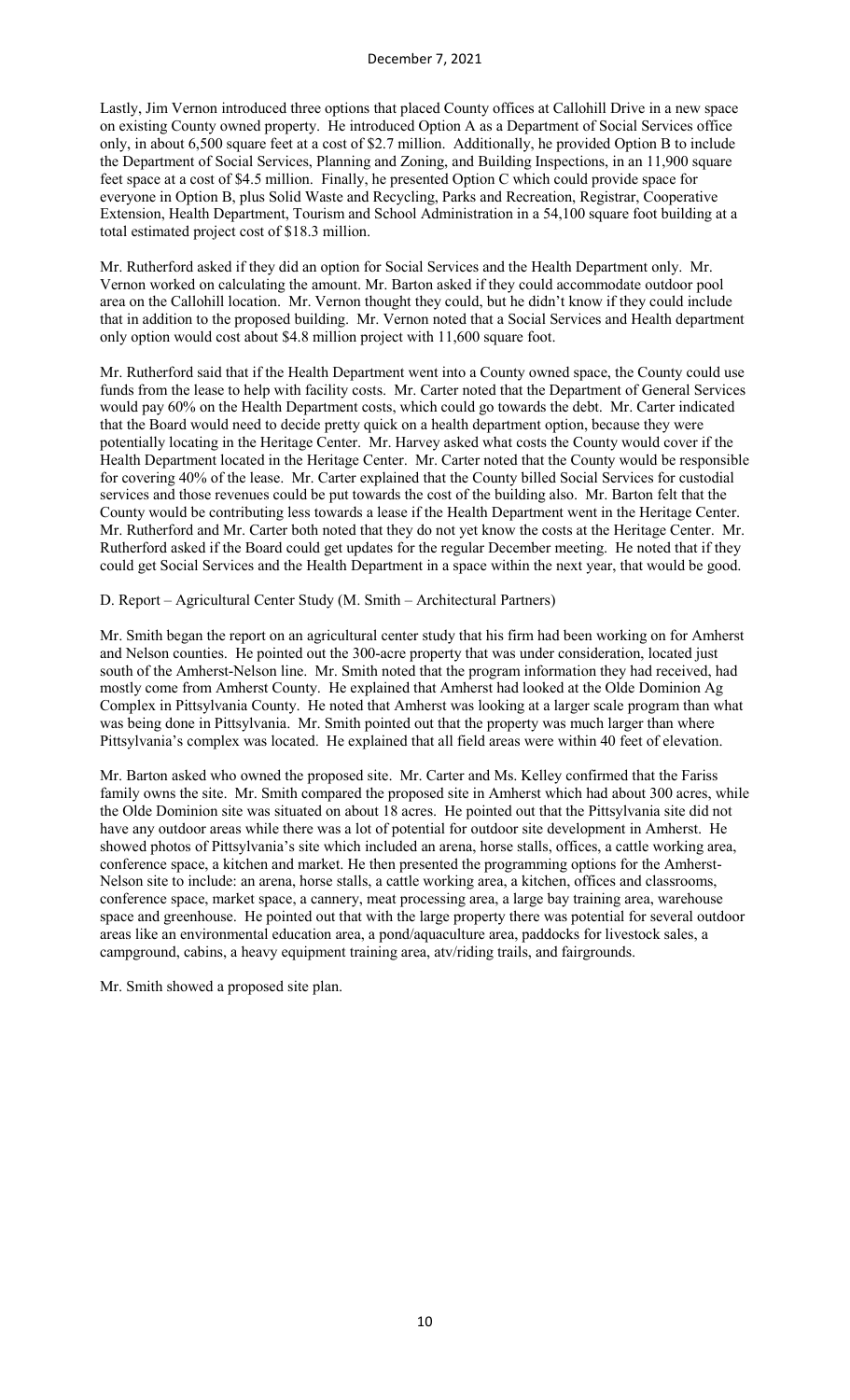

Mr. Smith noted that the trail system would be significantly larger than shown on the layout. Mr. Smith gave an overview of the costs, noting that the land cost provided to him was \$1.2 million. He explained that the site work costs were significant as the property was large and there were no existing utilities. He estimated the total cost to be about \$51 million, which included the cost of the land, site work, and new buildings and structures.

Mr. Barton asked Mr. Smith if he had any revenue estimates. Mr. Smith and Mr. Carter both indicated that they had attempted to get revenue information from Olde Dominion but neither were successful. Mr. Carter noted that he had even asked for assistance from the Pittsylvania County Administrator, David Smitherman, and Mr. Smitherman was not able to get a response from the center either. Mr. Harvey did not feel that it was worth wasting any more time pursuing the ag project. He felt that what Pittsylvania at their facility was all that was needed for Amherst and Nelson.

E. Financial Planning (R. Kooch – Davenport & Co.)

Mr. Carter introduced Mr. Roland Kooch from Davenport. He asked Mr. Kooch to walk the Board through a few financial planning scenarios.

Mr. Kooch reviewed the cost ranges for the each of the projects that had been presented that day. He noted that the County's unassigned fund balance was very strong relative to its peers and other rated local governments. He walked the Board through several financial planning scenarios, which were dependent on the projects selected, how much of the reassessment was kept, the amount of Transient Occupancy Tax, and when the projects were chosen to take place, as well as any use of capital reserve funds. He noted that the Board would be able to prioritize and determine what they wanted do and when they wanted to do it.

Mr. Reed stated that in the scenarios presented, the price of any private property was the one thing that was not fully determined and it would be helpful to know. He noted that it was hard to determine next steps without having all the details ready. Mr. Carter stated that he could work more to determine the cost of the private property, but that is dependent of the board's decision to move forward.

Mr. Kooch suggested that if the only item the Board was going to proceed with was the brick remediation and roof at the high school, after subtracting out the CARES and ARPA funding that left about a \$2 million balance that they could potentially just pay in cash. Mr. Kooch also suggested that if they were going to be looking at the larger renovation project at the schools, they may want to roll the funding together and finance it. He noted that this would allow them to preserve the cash for another project.

Mr. Carter suggested the board take time to digest the information presented and then decide how to proceed. He stated that Mr. Kooch could possibly return to discuss options once the Board has had time to process the information. Mr. Reed felt like it would be helpful to see where the reassessment numbers are at after the appeals process and the Board of Equalization. Mr. Carter stated that the biggest factor would be what the Board decides to do with the tax rate.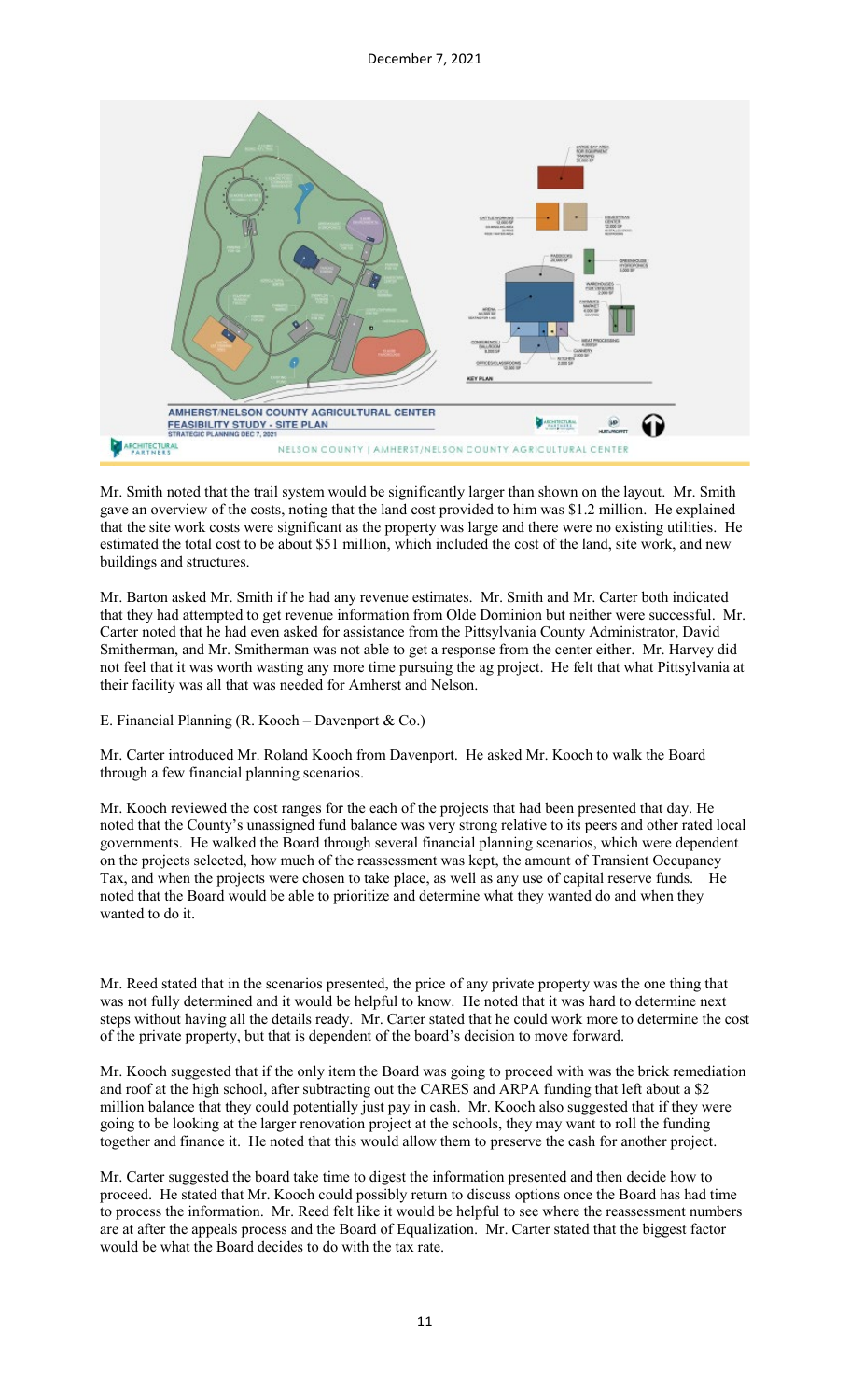Mr. Carter suggested that the Board consider the school consolidation study to see what additional savings would be provided to help with projects like those discussed. He had estimated that around \$4 million could be saved by consolidating. He also noted that he had sent an email to Creigh Deeds and the two Delegates regarding an additional 1% sales tax for education.

Mr. Reed asked about potentially having another work session in the near future. Mr. Rutherford agreed and asked to put a plug-in for Lovingston for a few million dollars to help with streetscapes. Mr. Harvey asked what financial benefit that would have to the County. Mr. Rutherford noted that it would make people want to invest in Lovingston. Mr. Barton noted that Mr. Carter's comments about cost savings had some validity and should be talked about, but he spoke strongly against school consolidation and felt that the children would pay the price.

Mr. Rutherford suggested having a work session during the first couple of weeks in January. Mr. Reed was in agreement to work towards setting a date. Mr. Carter suggested that it could take place after the regular Board meeting, which would give the Board time to review the information and they would also have information from the assessments.

Mr. Carter reminded the board that they had \$50,000 set aside for School consolidation and asked if they wanted to proceed with the study. Mr. Barton suggested that they should see what the School Board's thoughts were on the subject. Mr. Parr asked what the difference was in voting to approve setting aside the money in the budget for the study and approving to proceed with the study. Mr. Carter noted that he was encouraged to hold off on the study until after the elections. Mr. Reed felt that they should receive input from the School Board on the study. Mr. Parr felt they should have the study completed and then sit down with the School Board to go over the information obtained and discuss it further. Ms. McGarry and Mr. Carter pointed out that the school staff would be involved with the study.

Mr. Parr made a motion to direct County staff to move forward to complete the study on possible school consolidation. Mr. Rutherford seconded the motion. Mr. Harvey asked how much further schools could be consolidated. Mr. Parr stated that this study would look at combining the two elementary schools. Mr. Reed stated that he was completely against the funding to go towards the study. He felt that the School Board had the mission to have the best schools they could have and that mission should come before the money saved. Mr. Carter thought that the point of the study was to see if consolidation was possible without impacting the quality of education.

There being no further discussion a roll call vote was taken.

Mr. Harvey asked to abstain for the moment. Mr. Barton - No Mr. Parr - Yes Mr. Rutherford - Yes Mr. Reed - No Returned to Mr. Harvey for final vote - Yes

Supervisors voted (3-2) by roll call vote to approve the motion, with Mr. Barton and Mr. Reed voting no.

### **V. Other (Requires the Attendance of All Members of the Board of Supervisors)**

Mr. Reed asked if there was any other business to discuss before adjourning.

Mr. Carter brought up the American Rescue Plan funds. He noted that the County had received requests from the Service Authority another from a non-profit. Mr. Carter asked the Board to consider using the \$2.9 million from ARPA for the school project. Mr. Harvey asked what the schools were using from their ARPA funds. Mr. Carter explained that the schools were getting \$7 million in ARPA funds and they had set aside \$2 million for the roof project and the other \$5 million would go towards learning loss, hiring new positions, enhancing pay. Mr. Parr noted that he did not think the schools would be adding to existing salaries, rather paying new positions to help with learning loss in the short term.

The Board made a goal to set next planning session meeting date at the regular December meeting. Mr. Parr noted that they needed to be thinking about priorities. Mr. Parr asked about what would be discussed at the next planning session. He felt that the County would pull away from the ag project with Amherst. He wanted to go on record to expressing his concern for the proposed welding facility taking from an existing space rather than creating a new space when the ag program is strong. He noted that it was not the Board's decision but he would rather see more money put at the project to explore an entirely separate space.

Mr. Carter asked the Board to commit the \$2.9 million ARPA funds to the school roof project. Mr. Rutherford made a motion to use the ARPA money for the school project. Mr. Parr seconded the motion.